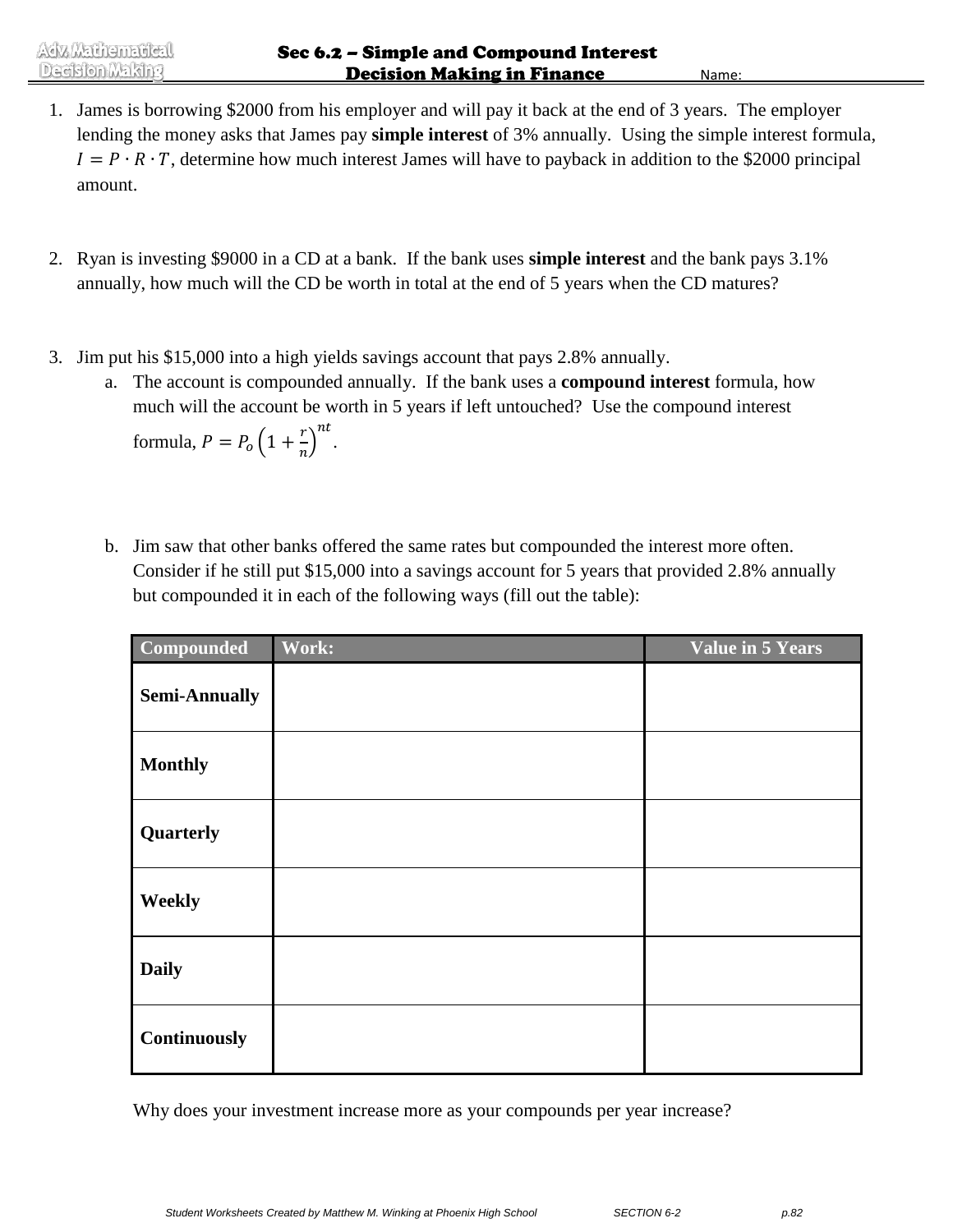When making the jump to continuously compounding the transcendental number '*e'* appears. Can you determine a definition for 'e' given:

$$
\lim_{n\to\infty}P_o\left(1+\frac{r}{n}\right)^{nt}=P_oe^{rt}
$$

| Simple Interest: $P = P_0 + P_0 rt$                            | $P =$ Principle           | Annually: $n = 1$      |
|----------------------------------------------------------------|---------------------------|------------------------|
|                                                                | $P_0$ = Initial Principle | Semi-Annually: $n = 2$ |
| Compound Interest: $P = P_o \left(1 + \frac{r}{r}\right)^{nt}$ | $r =$ rate as a decimal   | Monthly: $n = 12$      |
|                                                                | $t =$ number of years     | Weekly: $n = 52$       |
| Continuous Interest: $P = P_0 e^{rt}$                          | $n =$ compounds per year  | Daily: $n = 365$       |

4. Determine which investment is **best**. Evan plans to invest \$10000 for 8 years.

- a. Better Banks offers an 8 year CD at an annual rate of 5% using **simple interest**.
- b. America's Bank offers an 8 year CD at annual rate of 4.7% using **monthly compound interest**.
- c. Union Bank offers an 8 year CD at an annual rate of 4.5% using **continuous compounding**.
- 5. Marissa wants to invest \$4000 in a retirement fund that guarantees a return of 9% annually using **simple interest**. How many years and months will it take for her investment to double?

6. Jeff wants to invest \$4000 in a retirement fund that guarantees a return of 8% annually using **continuously compounded interest**. How many years and months will it take for his investment to double?

7. Ten years ago, Josh put money into an account paying 5.5% **compounded continuously**. If the account has \$12,000 now, how much money did he deposit?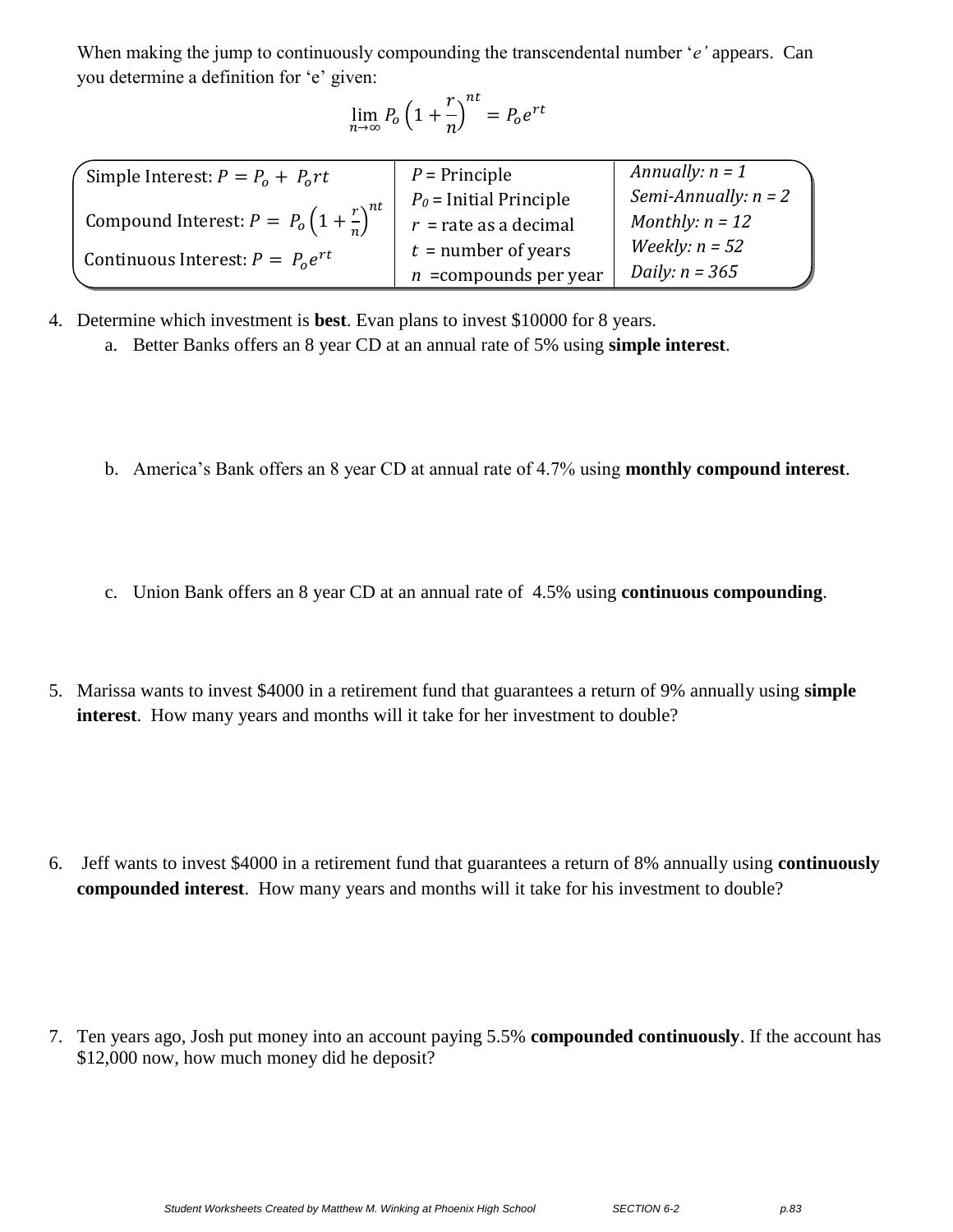Ever worry about being ripped off at a car dealership? Are you sure the finance office is calculating your payment correctly or did they add something without your knowledge? With the formula for determining monthly payments using simple interest on an amortized loan is as follows:

| First you need to know the givens:   |                                   |
|--------------------------------------|-----------------------------------|
| $P = Principle$ (Amount of the Loan) | $n =$ number of payments per year |
| $r =$ Finance rate as a decimal      | $t =$ number of years             |

$$
Monthly\; Payment = \frac{P \cdot \frac{r}{n} \cdot \left(1 + \frac{r}{n}\right)^{nt}}{\left(1 + \frac{r}{n}\right)^{nt}} - 1
$$

Let's try one. So you want to buy a car? Consider looking at the new 2015 Honda Civic Si. For now we will just look at the financing and not consider the huge insurance price tag.

| <b>MSRP</b>                     | \$24,950 |  |
|---------------------------------|----------|--|
| <b>Dealer Destination</b>       | \$595    |  |
| <b>Under Body Spoiler Side</b>  | \$599    |  |
| <b>Under Body Spoiler Front</b> | \$356    |  |
| <b>Under Body Spoiler Rear</b>  | \$356    |  |
| <b>Fog Lights</b>               | \$450    |  |
| <b>Moon roof Visor</b>          | \$138    |  |
| <b>Floor Mats</b>               | \$65     |  |
| Wheels: 18" 5-Spoke Aluminum    | \$1820   |  |
|                                 | \$29,329 |  |

Maybe if you're lucky, you can talk them down to \$27,000. Then, with all of that hard earned money from TARGET you might have saved up \$3000 for a down payment? So, we will have to finance *\$24,000*. Let's see if you could afford the payments on this car over *5 years* and with a *6.5% APR*.

Convert  $6.5\%$  to a decimal  $0.065$ 

Since *n r* is used so much in the formula lets go ahead and determine that number.

$$
\frac{r}{n} = \frac{0.065}{12} \approx 0.0054167
$$

Now, it is just a matter of substituting everything correctly and arithmetic.

Now, it is just a matter of substituting everything correctly and arithmetic.  
\n
$$
M.P. = \frac{P \cdot \frac{r}{n} \cdot \left(1 + \frac{r}{n}\right)^{n}}{\left(1 + \frac{r}{n}\right)^{n} - 1} = \frac{(\$24000) \cdot (0.005417) \cdot (1 + 0.0054167)^{(12)(5)}}{(1 + 0.005417)^{(12)(5)} - 1} = \frac{(\$130.008) \cdot (1.005417)^{60}}{(1.005417)^{60} - 1} = \frac{\$179.78089}{0.382817}
$$
\n
$$
= \$469.63
$$

## *I don't think SO!! And that doesn't even include your monthly insurance.*

*A little side note: Do you realize you actually end up paying \$469.63 60 months = \$28,177.80. Remember we only borrowed \$24,000. The bank makes over \$4000 dollars just for loaning you the money and this is with a low APR.*